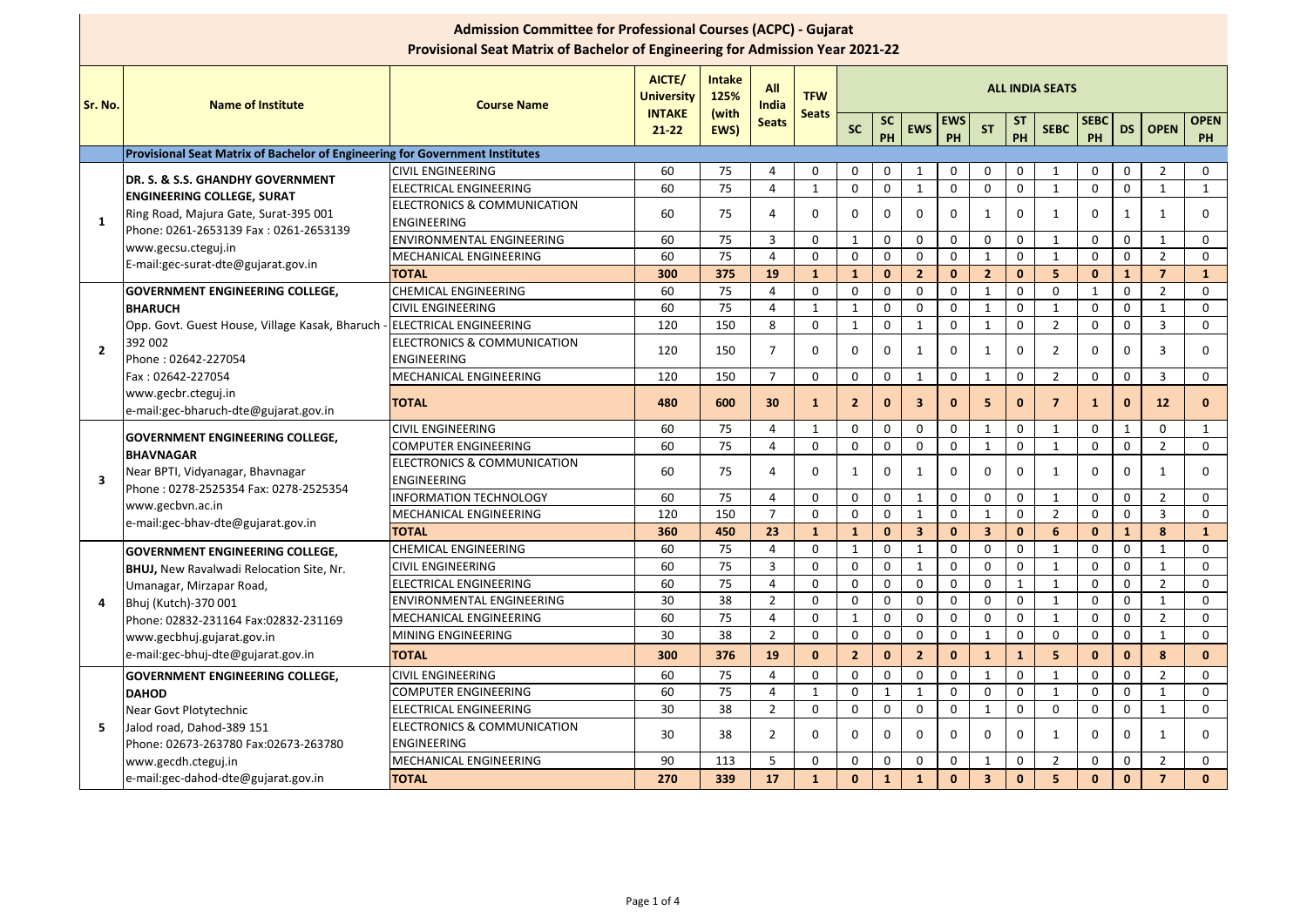| Sr. No. | <b>Name of Institute</b>                                                             | <b>Course Name</b>                                           | AICTE/<br><b>University</b> | <b>Intake</b><br>125% | <b>All</b><br>India<br><b>Seats</b> | <b>TFW</b>     | <b>ALL INDIA SEATS</b>  |                 |                |                  |                |                 |                |                   |                  |                |                          |  |
|---------|--------------------------------------------------------------------------------------|--------------------------------------------------------------|-----------------------------|-----------------------|-------------------------------------|----------------|-------------------------|-----------------|----------------|------------------|----------------|-----------------|----------------|-------------------|------------------|----------------|--------------------------|--|
|         |                                                                                      |                                                              | <b>INTAKE</b><br>$21 - 22$  | (with<br>EWS)         |                                     | <b>Seats</b>   | <b>SC</b>               | <b>SC</b><br>PH | <b>EWS</b>     | <b>EWS</b><br>PH | <b>ST</b>      | <b>ST</b><br>PH | <b>SEBC</b>    | <b>SEBC</b><br>PH | <b>DS</b>        | <b>OPEN</b>    | <b>OPEN</b><br><b>PH</b> |  |
|         |                                                                                      | <b>BIOMEDICAL ENGINEERING</b>                                | 120                         | 150                   | $\overline{7}$                      | $\mathbf 0$    | $\mathbf 0$             | $\mathbf 0$     | 1              | $\mathbf 0$      |                | $\mathbf 0$     | 2              | $\Omega$          | $\mathbf 0$      | 3              | $\mathbf 0$              |  |
|         | <b>GOVERNMENT ENGINEERING COLLEGE,</b>                                               | <b>COMPUTER ENGINEERING</b>                                  | 120                         | 150                   | 8                                   | 1              | $\mathbf 0$             | $\mathbf 0$     | 1              | $\mathbf 0$      | $\mathbf{1}$   | $\mathbf 0$     | $\overline{2}$ | $\mathbf 0$       | $\mathbf{1}$     | $\overline{3}$ | $\mathbf 0$              |  |
|         | <b>GANDHINAGAR</b>                                                                   | <b>ELECTRONICS &amp; COMMUNICATION</b>                       |                             |                       | $\overline{7}$                      |                |                         |                 |                |                  |                |                 |                |                   |                  |                |                          |  |
|         | Sector-28, Near Animal Vaccine Institute                                             | <b>ENGINEERING</b>                                           | 120                         | 150                   |                                     | 0              | 1                       | $\mathbf 0$     | $\mathbf{0}$   | $\mathbf 0$      | $\mathbf{1}$   | $\mathbf{0}$    | $\overline{2}$ | $\mathbf 0$       | $\mathbf 0$      | $\overline{2}$ | $\mathbf{1}$             |  |
| 6       | Gandhinagar - 382 028                                                                | <b>INFORMATION TECHNOLOGY</b>                                | 60                          | 75                    | $\overline{4}$                      | $\mathbf 0$    | -1                      | $\mathbf 0$     | $\mathbf 0$    | $\mathbf 0$      | $\mathbf{1}$   | $\mathbf 0$     | -1             | $\mathbf{0}$      | $\mathbf 0$      | $\mathbf{1}$   | $\mathbf{0}$             |  |
|         | Fax:079-23215167                                                                     | <b>INSTRUMENTATION &amp; CONTROL</b>                         | 120                         | 150                   | $\overline{7}$                      |                |                         |                 |                |                  |                | $\mathbf{0}$    |                |                   |                  |                |                          |  |
|         | www.gecgh.cteguj.in                                                                  | <b>ENGINEERING</b>                                           |                             |                       |                                     | 0              | $\mathbf{0}$            | $\mathbf 0$     | 1              | $\mathbf 0$      | 1              |                 | $\overline{2}$ | $\mathbf 0$       | $\mathbf 0$      | 3              | $\mathbf{0}$             |  |
|         | e-mail:gec-gnagar-dte@gujarat.gov.in                                                 | <b>METALLURGY</b>                                            | 30                          | 38                    | $\overline{2}$                      | $\mathbf{0}$   | $\mathbf 0$             | $\mathbf 0$     | $\mathbf 0$    | $\mathbf 0$      | $\mathbf 0$    | $\mathbf 0$     |                | $\mathbf 0$       | $\mathbf 0$      | -1             | $\mathbf{0}$             |  |
|         |                                                                                      | <b>TOTAL</b>                                                 | 570                         | 713                   | 35                                  | $\mathbf{1}$   | $\overline{2}$          | $\mathbf{0}$    | 3              | $\mathbf{0}$     | 5 <sup>5</sup> | $\bf{0}$        | 10             | $\mathbf{0}$      | $\mathbf{1}$     | 13             | $\mathbf{1}$             |  |
|         | <b>GOVERNMENT ENGINEERING COLLEGE,</b>                                               | <b>CIVIL ENGINEERING</b>                                     | 30                          | 38                    | $\overline{2}$                      | $\overline{0}$ | - 1                     | $\mathbf 0$     | $\overline{0}$ | $\mathbf 0$      | $\overline{0}$ | $\mathbf 0$     | $\mathbf{0}$   | $\mathbf{0}$      | $\mathbf 0$      | -1             | $\mathbf{0}$             |  |
|         | <b>GODHRA, Village- Nasirpur, Po-Govindi, Godhra-</b>                                | ELECTRICAL ENGINEERING                                       | 30                          | 38                    | $\overline{2}$                      | 0              | $\mathbf 0$             | 0               | $\overline{0}$ | $\mathbf 0$      | 0              | $\mathbf 0$     | $\mathbf 0$    | 1                 | $\mathbf 0$      | -1             | $\mathbf 0$              |  |
| 7       | Lunavada Road, Godhra-389 001                                                        | <b>MECHANICAL ENGINEERING</b>                                | 60                          | 75                    | $\overline{4}$                      | $\mathbf 0$    | $\mathbf 0$             | $\mathbf 0$     | $\mathbf 1$    | $\mathbf 0$      | $\mathbf{1}$   | $\pmb{0}$       | $\mathbf{1}$   | $\mathbf 0$       | $\mathbf 0$      | $\mathbf{1}$   | $\mathbf 0$              |  |
|         | www.gecgodhra.ac.in<br>e-mail:gec-godhra-dte@gujarat.gov.in                          | <b>TOTAL</b>                                                 | 120                         | 151                   | 8                                   | $\mathbf{0}$   |                         | $\bf{0}$        |                | $\mathbf{0}$     |                | $\bf{0}$        |                | $\mathbf{1}$      | $\bf{0}$         | 3              | $\bf{0}$                 |  |
|         |                                                                                      | <b>AUTOMOBILE ENGINEERING</b>                                | 60                          | 75                    | $\overline{a}$                      | $\mathbf{0}$   | $\mathbf 0$             | $\mathbf 0$     | $\mathbf 1$    | $\mathbf 0$      | $\mathbf{1}$   | $\mathbf 0$     | -1             | $\mathbf{0}$      | $\mathbf 0$      | $\mathbf{1}$   | $\mathbf{0}$             |  |
| 8       |                                                                                      | <b>CIVIL ENGINEERING</b>                                     | 120                         | 150                   | 8                                   | 0              | $\mathbf 0$             | $\mathbf 0$     | $\mathbf 0$    | $\mathbf{1}$     | $\mathbf{1}$   | $\mathbf 0$     | $\overline{2}$ | $\mathbf 0$       | $\mathbf 0$      | $\overline{4}$ | $\mathbf 0$              |  |
|         | <b>GOVERNMENT ENGINEERING COLLEGE,</b>                                               | <b>COMPUTER ENGINEERING</b>                                  | 120                         | 150                   | $\overline{7}$                      | $\mathbf 0$    | - 1                     | $\mathbf 0$     | $\mathbf 0$    | 0                | $\mathbf{1}$   | $\mathbf 0$     | $\overline{2}$ | $\mathbf 0$       | $\mathbf 0$      | $\overline{3}$ | $\mathbf 0$              |  |
|         | <b>MODASA</b>                                                                        | <b>ELECTRICAL ENGINEERING</b>                                | 60                          | 75                    | $\overline{4}$                      | $\mathbf 0$    | $\mathbf{1}$            | $\mathbf 0$     | $\mathbf 0$    | $\mathbf 0$      | $\mathbf{1}$   | $\pmb{0}$       |                | $\mathbf 0$       | $\mathbf 0$      | $\mathbf 1$    | $\mathbf{0}$             |  |
|         | Shamalaji Road, Modasa - 383 315, Dist : Aravalli                                    | <b>ELECTRONICS &amp; COMMUNICATION</b>                       |                             |                       |                                     |                |                         |                 |                |                  |                |                 |                |                   |                  |                |                          |  |
|         | Phone: 02774-242634 Fax: 02774-242633                                                | <b>ENGINEERING</b>                                           | 30                          | 38                    | $\overline{2}$                      | 0              | $\Omega$                | $\mathbf 0$     | $\Omega$       | $\mathbf{0}$     | 0              | 0               |                | $\mathbf 0$       | 0                | -1             | $\mathbf{0}$             |  |
|         | www.gecmodasa.ac.in<br>e-mail:gec-modasa-dte@gujarat.gov.in                          | <b>INFORMATION TECHNOLOGY</b>                                | 120                         | 150                   | $\overline{7}$                      |                | $\mathbf 0$             | $\mathbf 0$     | 1              | 0                | 1              | $\pmb{0}$       | $\overline{2}$ | $\mathbf 0$       | $\mathbf 0$      | $\overline{2}$ | $\mathbf{1}$             |  |
|         |                                                                                      | <b>MECHANICAL ENGINEERING</b>                                | 120                         | 150                   | 8                                   | $\mathbf 0$    | $\mathbf 1$             | $\mathbf 0$     | 1              | $\mathbf 0$      | $\mathbf{1}$   | $\mathbf 0$     | $\overline{2}$ | $\mathbf 0$       | $\mathbf 0$      | $\overline{3}$ | $\mathbf 0$              |  |
|         |                                                                                      | <b>TOTAL</b>                                                 | 630                         | 788                   | 40                                  | $\mathbf{1}$   | $\overline{\mathbf{3}}$ | $\mathbf{0}$    | 3 <sup>2</sup> | $\mathbf{1}$     | 6              | $\mathbf 0$     | <b>11</b>      | $\mathbf{0}$      | $\mathbf 0$      | 15             | $\mathbf{1}$             |  |
|         |                                                                                      | <b>CIVIL ENGINEERING</b>                                     | 60                          | 75                    | 3                                   | $\Omega$       | $\Omega$                | $\mathbf{0}$    | $\Omega$       | $\mathbf 0$      |                | $\Omega$        |                | $\Omega$          | $\Omega$         |                | $\Omega$                 |  |
|         | <b>JGOVERNMENT ENGINEERING COLLEGE,</b><br>PALANPUR, Ahmedabad-Palanpur Highway, At: | ELECTRICAL ENGINEERING                                       | 30                          | 38                    | $\overline{2}$                      | $\mathbf{0}$   | $\mathbf{0}$            | $\mathbf{0}$    | $\mathbf{0}$   | $\mathbf 0$      | $\overline{1}$ | $\mathbf{0}$    | $\Omega$       | $\mathbf{0}$      | $\mathbf{0}$     | -1             | $\overline{0}$           |  |
| 9       | Jagana, Ta: Palanpur, Dist: Banaskantha. Phone:                                      | MECHANICAL ENGINEERING                                       | 60                          | 75                    | $\overline{4}$                      | 0              |                         | $\mathbf 0$     | 1              | $\mathbf 0$      | $\overline{0}$ |                 |                | $\mathbf 0$       |                  | $\mathbf 0$    | $\mathbf{1}$             |  |
|         | 02742-220006, www.gecpl.cteguj.in                                                    | <b>MINING ENGINEERING</b>                                    | 30                          | 38                    | $\overline{2}$                      | 0              | $\mathbf 0$             | $\bf{0}$        | $\mathbf 0$    | 0                | $\mathbf{0}$   | $\pmb{0}$       |                | $\mathbf 0$       | $\mathbf 0$      | $\mathbf{1}$   | $\mathbf 0$              |  |
|         | e-mail: gec-palanpur-dte@gujarat.gov.in                                              | <b>TOTAL</b>                                                 | 180                         | 226                   | 11                                  | $\mathbf{0}$   | -1                      | $\mathbf{0}$    | 1              | $\mathbf{0}$     | $\mathbf{2}$   | 0               | 3              | $\mathbf{0}$      | $\bf{0}$         | 3              | $\mathbf{1}$             |  |
|         |                                                                                      | <b>CIVIL ENGINEERING</b>                                     | 60                          | 75                    | $\overline{4}$                      |                | $\mathbf 0$             | $\mathbf 0$     | $\mathbf{0}$   | $\mathbf 0$      |                | $\overline{0}$  |                | $\mathbf 0$       | $\mathbf 0$      |                | $\mathbf{1}$             |  |
|         | <b>GOVERNMENT ENGINEERING COLLEGE, PATAN</b>                                         | <b>COMPUTER SCIENCE &amp; ENGINEERING</b>                    | 120                         | 150                   | $\overline{7}$                      | 0              | $\lceil$                | $\mathbf 0$     | 1              | $\overline{0}$   |                | $\mathbf 0$     | $\overline{2}$ | $\mathbf 0$       | $\mathbf 0$      | $\overline{2}$ | $\mathbf 0$              |  |
|         | At & Post-Katpur, Patan-384 265                                                      | <b>ELECTRICAL ENGINEERING</b>                                | 60                          | 75                    | $\overline{3}$                      | $\mathbf 0$    |                         | $\mathbf 0$     | $\mathbf 0$    | $\mathbf 0$      | $\overline{0}$ | $\mathbf 0$     |                | $\mathbf{0}$      | $\mathbf 0$      | $\mathbf{1}$   | $\mathbf 0$              |  |
| 10      | Phone: 02766-291561<br>www.gecpt.cteguj.in                                           | ELECTRONICS & COMMUNICATION<br><b>ENGINEERING</b>            | 30                          | 38                    | $\overline{2}$                      | 0              | $\mathbf 0$             | $\mathbf 0$     | $\Omega$       | $\mathbf{0}$     | 0              | $\Omega$        |                | $\mathbf 0$       | $\Omega$         |                | $\Omega$                 |  |
|         | e-mail: gec-patan-dte@gujarat.gov.in                                                 | MECHANICAL ENGINEERING                                       | 90                          | 113                   | 6                                   | $\mathbf 0$    | $\mathbf 0$             | $\mathbf 0$     | 1              | $\mathbf 0$      |                | $\mathbf{0}$    |                | $\mathbf{0}$      | $\Omega$         | $\overline{3}$ | $\mathbf{0}$             |  |
|         |                                                                                      | <b>TOTAL</b>                                                 | 360                         | 451                   | 22                                  | $\mathbf{1}$   | $\overline{2}$          | $\mathbf{0}$    | $\overline{2}$ | $\mathbf{0}$     | 3 <sup>1</sup> | $\mathbf 0$     | 6              | $\mathbf{0}$      | $\mathbf{0}$     | 8              | $\mathbf{1}$             |  |
|         |                                                                                      | <b>AUTOMOBILE ENGINEERING</b>                                | 60                          | 75                    | $\overline{3}$                      | $\mathbf 0$    | - 1                     | $\mathbf 0$     | $\mathbf{0}$   | $\mathbf{0}$     | 0              | $\mathbf 0$     |                | $\mathbf 0$       | $\boldsymbol{0}$ | $\mathbf 0$    | $\mathbf{1}$             |  |
|         |                                                                                      | <b>CIVIL ENGINEERING</b>                                     | 60                          | 75                    | $\overline{4}$                      | 0              | $\mathbf 0$             | $\mathbf 0$     | $\mathbf{0}$   | $\mathbf 0$      |                | $\overline{0}$  |                | $\mathbf 0$       | $\mathbf 0$      | $\overline{2}$ | $\mathbf 0$              |  |
|         | <b>GOVERNMENT ENGINEERING COLLEGE, RAJKOT</b>                                        | <b>COMPUTER ENGINEERING</b>                                  | 120                         | 150                   | $\overline{7}$                      | $\overline{0}$ | $\overline{0}$          | $\mathbf 0$     | 1              | $\mathbf 0$      | $\overline{1}$ | $\mathbf 0$     | $\overline{2}$ | $\mathbf{0}$      | $\mathbf{0}$     | $\overline{3}$ | $\mathbf{0}$             |  |
|         | Mavdi-Kankot Road, Nr. Hanuman Mandir, Near                                          | <b>ELECTRICAL ENGINEERING</b>                                | 60                          | 75                    | $\overline{4}$                      | 0              | $\mathbf 0$             | $\mathbf 0$     | $\mathbf{0}$   | $\mathbf 0$      |                | $\mathbf 0$     |                | $\mathbf{0}$      |                  | $\overline{2}$ | $\mathbf 0$              |  |
| 11      | Krishna Nagar, Village: Kankot-360005<br>Phone: 9978287873                           | <b>ELECTRONICS &amp; COMMUNICATION</b><br><b>ENGINEERING</b> | 120                         | 150                   | 8                                   | 0              | -1                      | $\mathbf{0}$    | -1             | $\mathbf{0}$     | -1             | $\mathbf 0$     | $\overline{2}$ | $\mathbf 0$       | $\mathbf{0}$     | -3             | $\Omega$                 |  |
|         | www.gecrj.cteguj.in<br>e-mail: gec-rajkot-dte@gujarat.gov.in                         | <b>INSTRUMENTATION &amp; CONTROL</b><br><b>ENGINEERING</b>   | 30                          | 38                    | $\overline{2}$                      | 0              | $\mathbf{0}$            | $\mathbf 0$     | 1              | $\mathbf 0$      | $\mathbf{0}$   | $\Omega$        | $\Omega$       | $\mathbf 0$       | $\mathbf 0$      | -1             | 0                        |  |
|         |                                                                                      | MECHANICAL ENGINEERING                                       | 60                          | 75                    | 4                                   |                | $\mathbf 0$             | $\mathbf 0$     | $\mathbf 0$    | $\mathbf 0$      |                | $\pmb{0}$       | $\mathbf 0$    | $\mathbf{1}$      | $\mathbf{1}$     | 1              | $\mathbf 0$              |  |
|         |                                                                                      | <b>TOTAL</b>                                                 | 510                         | 638                   | 32                                  | $\mathbf 1$    | $\overline{2}$          | $\mathbf{0}$    | $\mathbf{3}$   | $\mathbf{0}$     | 5 <sup>1</sup> | $\mathbf 0$     | $\overline{7}$ | $\mathbf{1}$      | $\mathbf{1}$     | 12             | $\mathbf{1}$             |  |
|         |                                                                                      |                                                              |                             |                       |                                     |                |                         |                 |                |                  |                |                 |                |                   |                  |                |                          |  |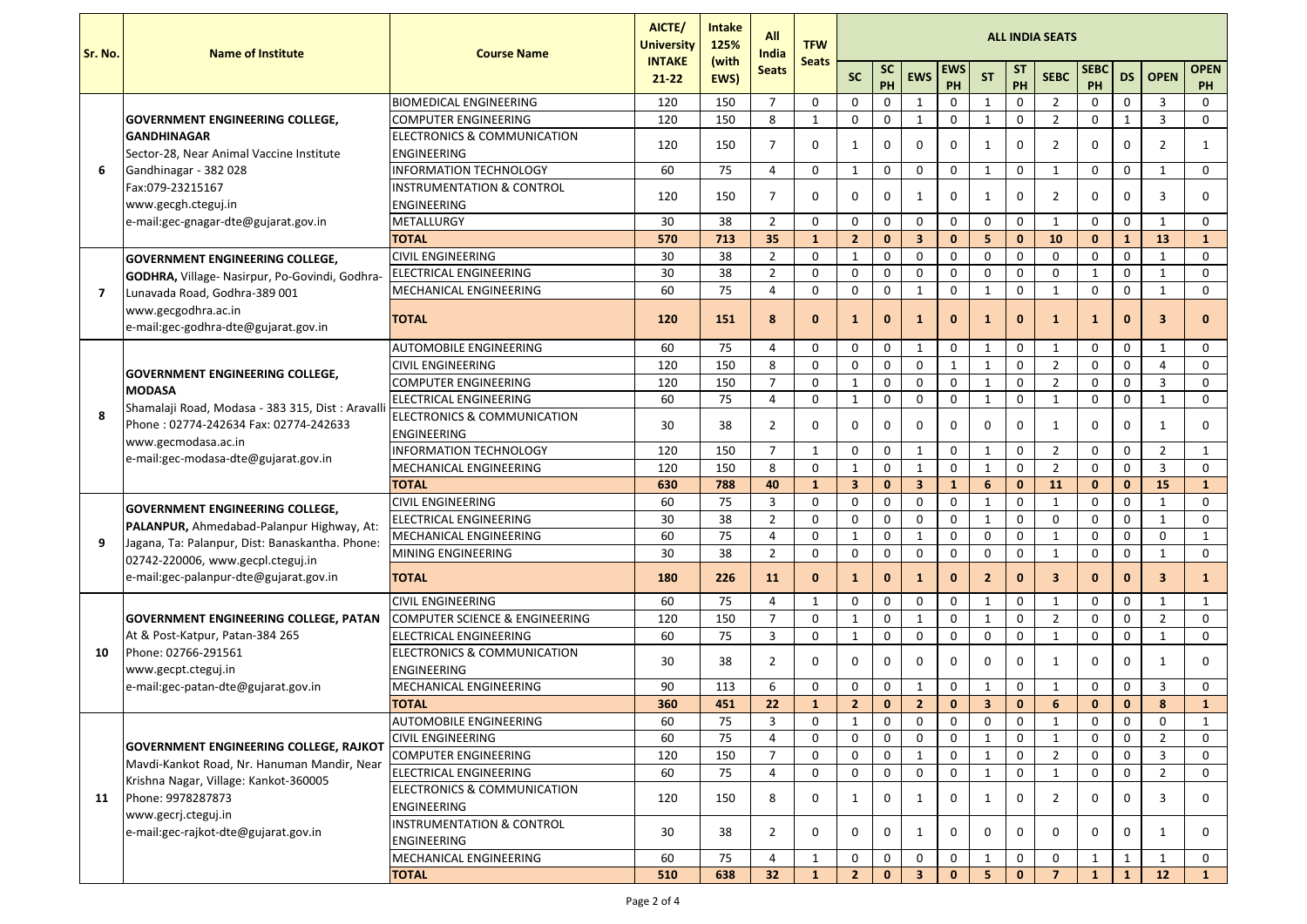| <b>Sr. No.</b> | <b>Name of Institute</b>                                                                                                                                                                                     | <b>Course Name</b>                                           | AICTE/<br><b>University</b> | <b>Intake</b><br>125% | <b>All</b><br><b>India</b> | <b>TFW</b>     |                |                 |              |                  |                         |                  | <b>ALL INDIA SEATS</b> |                   |              |                |                          |
|----------------|--------------------------------------------------------------------------------------------------------------------------------------------------------------------------------------------------------------|--------------------------------------------------------------|-----------------------------|-----------------------|----------------------------|----------------|----------------|-----------------|--------------|------------------|-------------------------|------------------|------------------------|-------------------|--------------|----------------|--------------------------|
|                |                                                                                                                                                                                                              |                                                              | <b>INTAKE</b><br>$21 - 22$  | (with<br>EWS)         | <b>Seats</b>               | <b>Seats</b>   | <b>SC</b>      | <b>SC</b><br>PH | <b>EWS</b>   | <b>EWS</b><br>PH | <b>ST</b>               | <b>ST</b><br>PH  | <b>SEBC</b>            | <b>SEBC</b><br>PH | <b>DS</b>    | <b>OPEN</b>    | <b>OPEN</b><br><b>PH</b> |
|                | <b>GOVERNMENT ENGINEERING COLLEGE, VALSAD</b>                                                                                                                                                                | <b>CHEMICAL ENGINEERING</b>                                  | 120                         | 150                   | $\overline{7}$             | $\overline{0}$ | -1             | $\Omega$        | $\Omega$     | $\mathbf 0$      | 1                       | $\mathbf 0$      | $\overline{2}$         | $\mathbf 0$       | $\mathbf 0$  | 3              | $\mathbf 0$              |
|                | Between B K M Science College & Government                                                                                                                                                                   | <b>CIVIL ENGINEERING</b>                                     | 60                          | 75                    | $\overline{4}$             | 0              | $\mathbf 0$    | $\mathbf 0$     | 1            | $\mathbf 0$      | $\overline{0}$          | $\mathbf 0$      | -1                     | $\mathbf{0}$      | $\mathbf 0$  | $\overline{2}$ | $\mathbf 0$              |
|                | Polytechnic, Tithal Road, Valsad-396 001                                                                                                                                                                     | <b>ELECTRICAL ENGINEERING</b>                                | 60                          | 75                    | $\overline{3}$             | $\mathbf 0$    | $\mathbf 0$    | $\mathbf 0$     | $\mathbf 0$  | $\mathbf{0}$     | $\mathbf{1}$            | $\pmb{0}$        |                        | $\mathbf 0$       | $\mathbf 0$  | 1              | $\mathbf 0$              |
| 12             | Phone: 02632-241960, Fax: 02632-241960                                                                                                                                                                       | <b>IENVIRONMENTAL ENGINEERING</b>                            | 60                          | 75                    | $\overline{4}$             | $\mathbf{0}$   | $\mathbf 0$    | $\mathbf 0$     | 1            | $\mathbf 0$      | $\mathbf{1}$            | $\mathbf 0$      | -1                     | $\mathbf 0$       | $\mathbf 0$  | $\mathbf{1}$   | $\mathbf 0$              |
|                | www.gecv.ac.in                                                                                                                                                                                               | <b>MECHANICAL ENGINEERING</b>                                | 120                         | 150                   | 8                          | 1              | $\mathbf 0$    |                 | 1            | $\mathbf 0$      | $\mathbf{1}$            | $\mathbf 0$      | $\overline{2}$         | $\mathbf 0$       | $\mathbf 0$  | $\overline{3}$ | $\mathbf 0$              |
|                | e-mail: gec-valsad-dte@gujarat.gov.in                                                                                                                                                                        | <b>TOTAL</b>                                                 | 420                         | 525                   | 26                         | $\mathbf{1}$   | 1              | $\mathbf{1}$    | $\mathbf{3}$ | $\mathbf{0}$     | 4                       | $\bf{0}$         | -7                     | $\mathbf{0}$      | $\mathbf 0$  | <b>10</b>      | $\mathbf{0}$             |
|                |                                                                                                                                                                                                              | <b>AUTOMOBILE ENGINEERING</b>                                | 60                          | 75                    | 4                          | $\mathbf{1}$   | $\overline{0}$ | $\mathbf{0}$    | $\mathbf{0}$ | $\mathbf 0$      | $\mathbf{1}$            | $\mathbf 0$      | $\overline{1}$         | $\mathbf{0}$      | $\mathbf 0$  | $\overline{2}$ | $\mathbf 0$              |
|                |                                                                                                                                                                                                              | BIOMEDICAL ENGINEERING                                       | 60                          | 75                    | $\overline{4}$             | $\mathbf{0}$   | -1             | $\mathbf{0}$    | $\mathbf{0}$ | $\mathbf 0$      | -1                      | $\mathbf 0$      |                        | $\mathbf 0$       | $\mathbf 0$  | -1             | $\mathbf 0$              |
|                |                                                                                                                                                                                                              | <b>CHEMICAL ENGINEERING</b>                                  | 60                          | 75                    | $\overline{4}$             | $\mathbf 0$    | $\mathbf 0$    | $\mathbf 0$     | $\mathbf 0$  | $\mathbf 0$      | $\mathbf{1}$            | $\pmb{0}$        | -1                     | $\mathbf 0$       | $\mathbf 0$  | $\overline{2}$ | $\mathbf 0$              |
|                |                                                                                                                                                                                                              | <b>CIVIL ENGINEERING</b>                                     | 120                         | 150                   | $\overline{7}$             | $\mathbf 0$    | -1             | $\mathbf 0$     | 1            | $\mathbf 0$      | $\mathbf{1}$            | $\mathbf 0$      | $\overline{2}$         | $\mathbf 0$       | $\mathbf 0$  | $\overline{2}$ | $\mathbf 0$              |
|                |                                                                                                                                                                                                              | <b>COMPUTER ENGINEERING</b>                                  | 120                         | 150                   | $\overline{7}$             | $\mathbf 0$    | $\mathbf 0$    | $\mathbf 0$     | -1           | $\mathbf 0$      | $\mathbf 1$             | $\mathbf 0$      | -1                     | $\mathbf{1}$      | $\mathbf 0$  | $\overline{3}$ | $\mathbf 0$              |
|                | L. D. COLLEGE OF ENGINEERING, AHMEDABAD<br>Opp. Gujarat University, Navrangpura,<br>Ahmedabad - 380 015<br>Phone: 079-26306752 Fax - 079-26304118<br>www.ldceahd.org<br>e-mail: Idce-abad-dte@gujarat.gov.in | <b>ELECTRICAL ENGINEERING</b>                                | 120                         | 150                   | $\overline{7}$             | $\mathbf 0$    | $\mathbf 0$    | $\mathbf 0$     | 1            | $\mathbf 0$      | $\mathbf 1$             | $\mathbf 0$      | $\overline{2}$         | $\mathbf{0}$      | $\mathbf 0$  | $\overline{3}$ | $\mathbf 0$              |
| 13             |                                                                                                                                                                                                              | <b>ELECTRONICS &amp; COMMUNICATION</b><br><b>ENGINEERING</b> | 120                         | 150                   | $\overline{7}$             | $\Omega$       | $\Omega$       | $\mathbf{0}$    | -1           | $\Omega$         | -1                      | $\mathbf 0$      | 2                      | $\mathbf{0}$      | $\mathbf{0}$ | -3             | $\Omega$                 |
|                |                                                                                                                                                                                                              | <b>ENVIRONMENTAL ENGINEERING</b>                             | 60                          | 75                    | $\overline{4}$             | $\mathbf 0$    | $\mathbf 0$    | $\mathbf 0$     | $\mathbf{0}$ | $\mathbf{0}$     | $\mathbf 0$             | $\mathbf{1}$     | -1                     | $\mathbf 0$       | $\mathbf 0$  | $\overline{2}$ | $\mathbf 0$              |
|                |                                                                                                                                                                                                              | <b>INFORMATION TECHNOLOGY</b>                                | 120                         | 150                   | $\overline{7}$             | $\mathbf 0$    | $\mathbf 0$    | $\mathbf 0$     | 1            | $\mathbf 0$      |                         | $\mathbf 0$      | $\overline{2}$         | $\mathbf 0$       | $\mathbf 0$  | $\overline{3}$ | $\mathbf 0$              |
|                |                                                                                                                                                                                                              | <b>INSTRUMENTATION &amp; CONTROL</b><br><b>ENGINEERING</b>   | 60                          | 75                    | $\overline{4}$             | -1             | $\overline{0}$ | $\mathbf{0}$    | $\mathbf{0}$ | $\mathbf 0$      | -1                      | $\mathbf 0$      |                        | $\mathbf 0$       | $\mathbf 0$  | -1             | 1                        |
|                |                                                                                                                                                                                                              | <b>MECHANICAL ENGINEERING</b>                                | 120                         | 150                   | 8                          | $\mathbf 0$    | -1             | $\mathbf 0$     | 1            | $\mathbf 0$      | $\mathbf{1}$            | $\pmb{0}$        | $\overline{2}$         | $\mathbf 0$       | $\mathbf 0$  | 3              | $\mathbf 0$              |
|                |                                                                                                                                                                                                              | <b>PLASTIC TECHNOLOGY</b>                                    | 30                          | 38                    | $\overline{2}$             | $\mathbf 0$    | $\mathbf 0$    | $\mathbf 0$     | $\mathbf 0$  | $\mathbf{0}$     | $\mathbf 0$             | $\pmb{0}$        | $\mathbf{1}$           | $\mathbf 0$       | $\mathbf 0$  | $\mathbf{1}$   | $\mathbf 0$              |
|                |                                                                                                                                                                                                              | <b>RUBBER TECHNOLOGY</b>                                     | 30                          | 38                    | $\overline{2}$             | 0              | 1              | $\mathbf 0$     | $\mathbf{0}$ | $\mathbf 0$      | $\mathbf{0}$            | $\mathbf 0$      | $\overline{0}$         | $\mathbf 0$       | $\mathbf 0$  | 1              | $\mathbf 0$              |
|                |                                                                                                                                                                                                              | <b>TEXTILE TECHNOLOGY</b>                                    | 60                          | 75                    | 4                          | 1              | -1             | $\mathbf 0$     | -1           | $\mathbf 0$      | $\mathbf{0}$            | $\mathbf 0$      | -1                     | $\mathbf 0$       | $\mathbf 0$  | -1             | $\mathbf 0$              |
|                |                                                                                                                                                                                                              | <b>TOTAL</b>                                                 | 1140                        | 1426                  | 71                         | $\mathbf{3}$   | 5              | $\mathbf 0$     | 7            | $\mathbf{0}$     | 10                      | $\mathbf{1}$     | 18                     | $\mathbf{1}$      | $\mathbf 0$  | 28             | $\mathbf{1}$             |
|                | LUKHDHIRJI ENGINEERING COLLEGE, MORBI,                                                                                                                                                                       | <b>CHEMICAL ENGINEERING</b>                                  | 60                          | 75                    | 4                          | 0              | $\overline{0}$ | 0               | $\mathbf 0$  | 0                | 1                       | $\boldsymbol{0}$ |                        | 0                 | $\mathbf 0$  | $\overline{2}$ | $\mathbf 0$              |
|                | Sama Kanthe, Dist-Morbi, Morbi-363 642, Ph.:                                                                                                                                                                 | <b>CIVIL ENGINEERING</b>                                     | 120                         | 150                   | $\overline{7}$             | $\overline{0}$ | 1              | $\mathbf 0$     | $\mathbf{1}$ | $\mathbf 0$      | $\mathbf{1}$            | $\mathbf 0$      | $\mathbf 1$            | $\mathbf{1}$      | $\mathbf 0$  | $\overline{2}$ | $\mathbf 0$              |
|                | 02822-240743                                                                                                                                                                                                 | <b>ELECTRICAL ENGINEERING</b>                                | 120                         | 150                   | $\overline{7}$             | $\mathbf 0$    | $\mathbf 0$    | $\mathbf 0$     | 1            | $\mathbf{0}$     | $\mathbf{1}$            | $\pmb{0}$        | $\overline{2}$         | $\mathbf 0$       | $\mathbf 0$  | $\overline{3}$ | $\mathbf 0$              |
|                | Fax: 02822-240645,                                                                                                                                                                                           | <b>INDUSTRIAL ENGINEERING</b>                                | 30                          | 38                    | $\overline{2}$             | $\mathbf{0}$   | $\mathbf 0$    | $\mathbf 0$     | $\mathbf{1}$ | $\mathbf 0$      | $\overline{0}$          | $\mathbf 0$      | $\mathbf 0$            | $\mathbf 0$       | $\mathbf 0$  | $\mathbf{1}$   | $\mathbf 0$              |
| 14             | www.lecm.cteguj.in                                                                                                                                                                                           | <b>INFORMATION TECHNOLOGY</b>                                | 30                          | 38                    | $\overline{2}$             |                | $\Omega$       | $\mathbf{0}$    | $\mathbf{0}$ | $\mathbf{0}$     | $\mathbf{0}$            | $\mathbf 0$      |                        | $\mathbf 0$       | $\mathbf{0}$ | -1             | $\Omega$                 |
|                | e-mail:lec-morbi-dte@gujarat.gov.in                                                                                                                                                                          | MECHANICAL ENGINEERING                                       | 60                          | 75                    | $\overline{4}$             | $\mathbf{0}$   | -1             | $\mathbf 0$     | $\mathbf 0$  | $\mathbf{0}$     | $\mathbf{1}$            | $\pmb{0}$        | $\mathbf{1}$           | $\mathbf 0$       | $\mathbf 0$  | $\mathbf{0}$   | $\mathbf{1}$             |
|                |                                                                                                                                                                                                              | <b>POWER ELECTRONICS</b>                                     | 30                          | 38                    | $\overline{2}$             | $\mathbf{0}$   | $\mathbf 0$    | $\mathbf 0$     | $\mathbf{0}$ | $\mathbf 0$      | $\mathbf{1}$            | $\pmb{0}$        | $\mathbf 0$            | $\mathbf 0$       | $\mathbf 0$  | $\mathbf{1}$   | $\mathbf 0$              |
|                |                                                                                                                                                                                                              | <b>PRODUCTION ENGINEERING</b>                                | 30                          | 38                    | $\overline{2}$             | $\mathbf 0$    | $\overline{0}$ | $\mathbf 0$     | $\mathbf{0}$ | $\mathbf{0}$     | 0                       | $\pmb{0}$        |                        | $\mathbf 0$       | $\mathbf 0$  | -1             | $\mathbf 0$              |
|                |                                                                                                                                                                                                              | <b>TOTAL</b>                                                 | 480                         | 602                   | 30                         | $\mathbf{1}$   | $\overline{2}$ | $\mathbf{0}$    | $\mathbf{3}$ | $\mathbf{0}$     | 5 <sup>1</sup>          | $\mathbf{0}$     | 7                      | $\mathbf{1}$      | $\mathbf 0$  | 11             | $\mathbf{1}$             |
|                | <b>SHANTILAL SHAH ENGINEERING COLLEGE,</b>                                                                                                                                                                   | <b>CIVIL ENGINEERING</b>                                     | 120                         | 150                   | 8                          | $\mathbf{0}$   | -1             | $\mathbf{0}$    | -1           | $\mathbf 0$      |                         | $\mathbf 0$      | $\overline{2}$         | $\mathbf{0}$      | $\mathbf 0$  | $\overline{3}$ | $\mathbf{0}$             |
|                | <b>BHAVNAGAR</b>                                                                                                                                                                                             | <b>ELECTRICAL ENGINEERING</b>                                | 60                          | 75                    | $\overline{4}$             | $\mathbf 0$    | $\mathbf 0$    | $\mathbf 0$     | $\mathbf 0$  | $\mathbf 0$      | $\mathbf{1}$            | $\pmb{0}$        | -1                     | $\mathbf 0$       | $\mathbf 0$  | $\overline{2}$ | $\mathbf 0$              |
|                | Sidsar Campus, P.O. Vartej,                                                                                                                                                                                  | <b>INFORMATION TECHNOLOGY</b>                                | 120                         | 150                   | $\overline{7}$             | $\overline{0}$ | 1              | $\mathbf 0$     | $\mathbf 1$  | $\mathbf 0$      | $\mathbf{1}$            | $\mathbf 0$      | $\overline{2}$         | $\mathbf 0$       | $\mathbf 0$  | $\overline{2}$ | $\mathbf 0$              |
| 15             | Bhavnagar - 364 060                                                                                                                                                                                          | <b>INSTRUMENTATION &amp; CONTROL</b>                         | 30                          | 38                    | $\overline{2}$             | $\mathbf 0$    | $\Omega$       | 0               | $\mathbf 0$  | $\mathbf{0}$     | 0                       | $\mathbf{0}$     |                        | $\mathbf 0$       | $\Omega$     | -1             | $\mathbf 0$              |
|                | Phone: 0278-2445509, 2445767                                                                                                                                                                                 | <b>ENGINEERING</b>                                           |                             |                       |                            |                |                |                 |              |                  |                         |                  |                        |                   |              |                |                          |
|                | Fax: 0278-2445509,                                                                                                                                                                                           | MECHANICAL ENGINEERING                                       | 90                          | 113                   | 5                          | $\mathbf{0}$   | $\mathbf 0$    | $\mathbf{0}$    | -1           | $\mathbf 0$      | 0                       | $\mathbf{1}$     |                        | $\mathbf 0$       | $\mathbf{0}$ | $\overline{2}$ | $\mathbf 0$              |
|                | www.ssec.cteguj.in<br>e-mail:ssec-bhav-dte@gujarat.gov.in                                                                                                                                                    | <b>TOTAL</b>                                                 | 420                         | 526                   | 26                         | $\mathbf{0}$   | $\overline{2}$ | $\mathbf 0$     | $\mathbf{3}$ | $\mathbf{0}$     | $\overline{\mathbf{3}}$ | $\mathbf{1}$     |                        | $\mathbf{0}$      | $\bf{0}$     | <b>10</b>      | $\mathbf{0}$             |